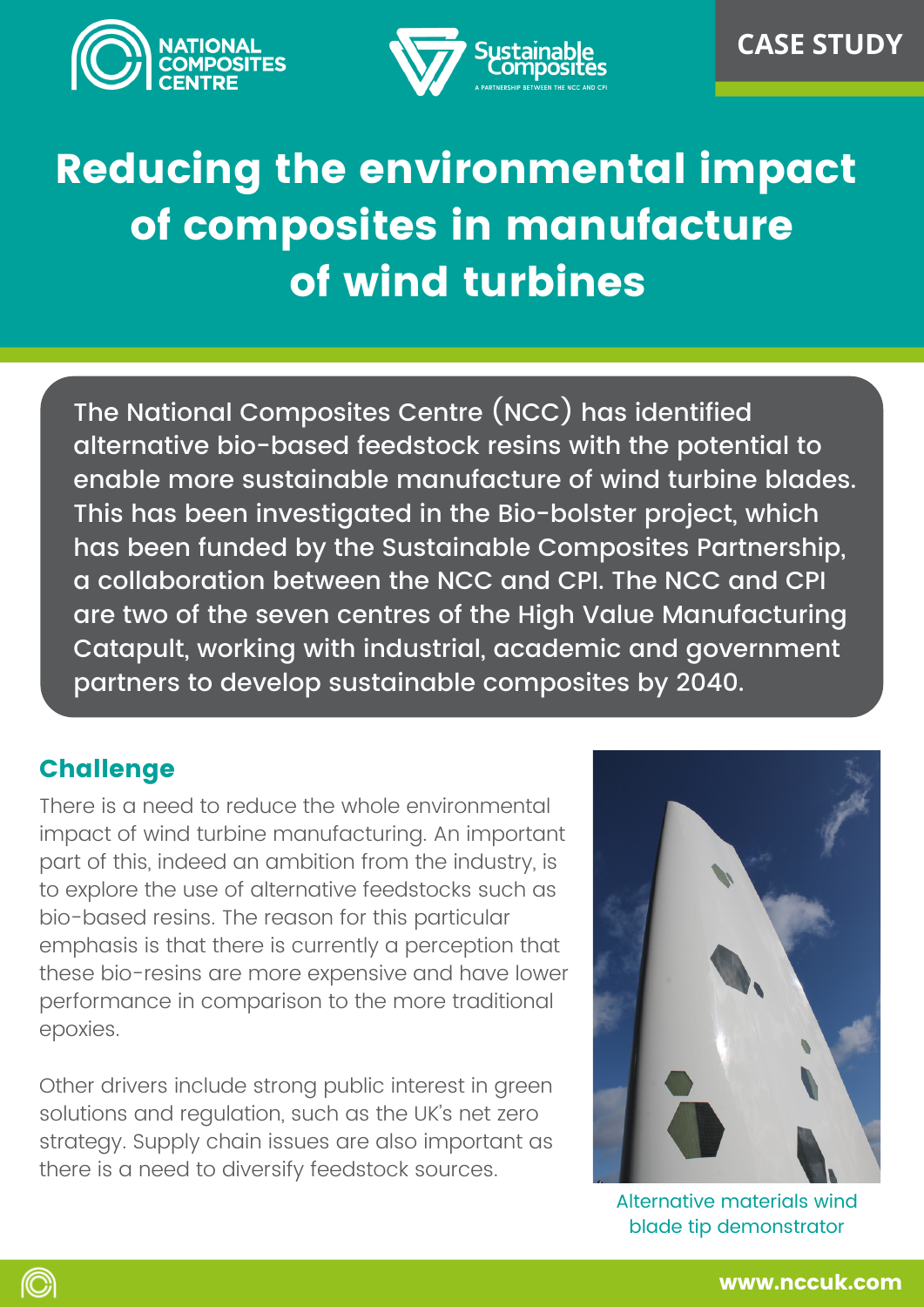This project has investigated the processability and mechanical performance of bio-based resins to understand their current suitability for the wind turbine blade market, and therefore their potential to help reduce the environmental impact of the wind industry.

> On a global scale, around 14,000 wind turbine blades are set to reach the end of their usable life within two to three years.

# Innovation

The NCC set up project Bio-bolster to meet this challenge head on. The first step was to understand the existing market to select a baseline epoxy that was widely used within the wind industry. Following this, three commercially available bioepoxies were selected, and their performance, processibility and sustainability credentials were compared to the industry baseline.



Gel point tests

©)

In line with industry feedback on challenges experienced within product manufacture, the NCC investigations into processibility indicated a couple of current challenges with bio-epoxies. Gel point tests revealed that the bio-resins evaluated had a higher tendency to exotherm when compared to other resins: one reached a temperature of almost 180°C, though this reduced to 50°C when combined with fibre in an infusion (a 3mm glass fibre panel).

. This will need to be considered from a health and safety point of view, especially when handling large quantities of resin. Furthermore, the working time possible was lower with bio-based resins which may have implications for infusing larger structures, such as wind turbine blades.

DMA Testing indicated that the glass transition temperature of the bio-based epoxies was lower than the baseline, and therefore these resins may offer a reduced thermal tolerance at elevated temperatures, though this may not be as important for wind turbines. However, one of the bio-resins did have the shortest processing time, both infusion and post-cure, which may help to save time, energy and cost if deployed across wind turbine fleet.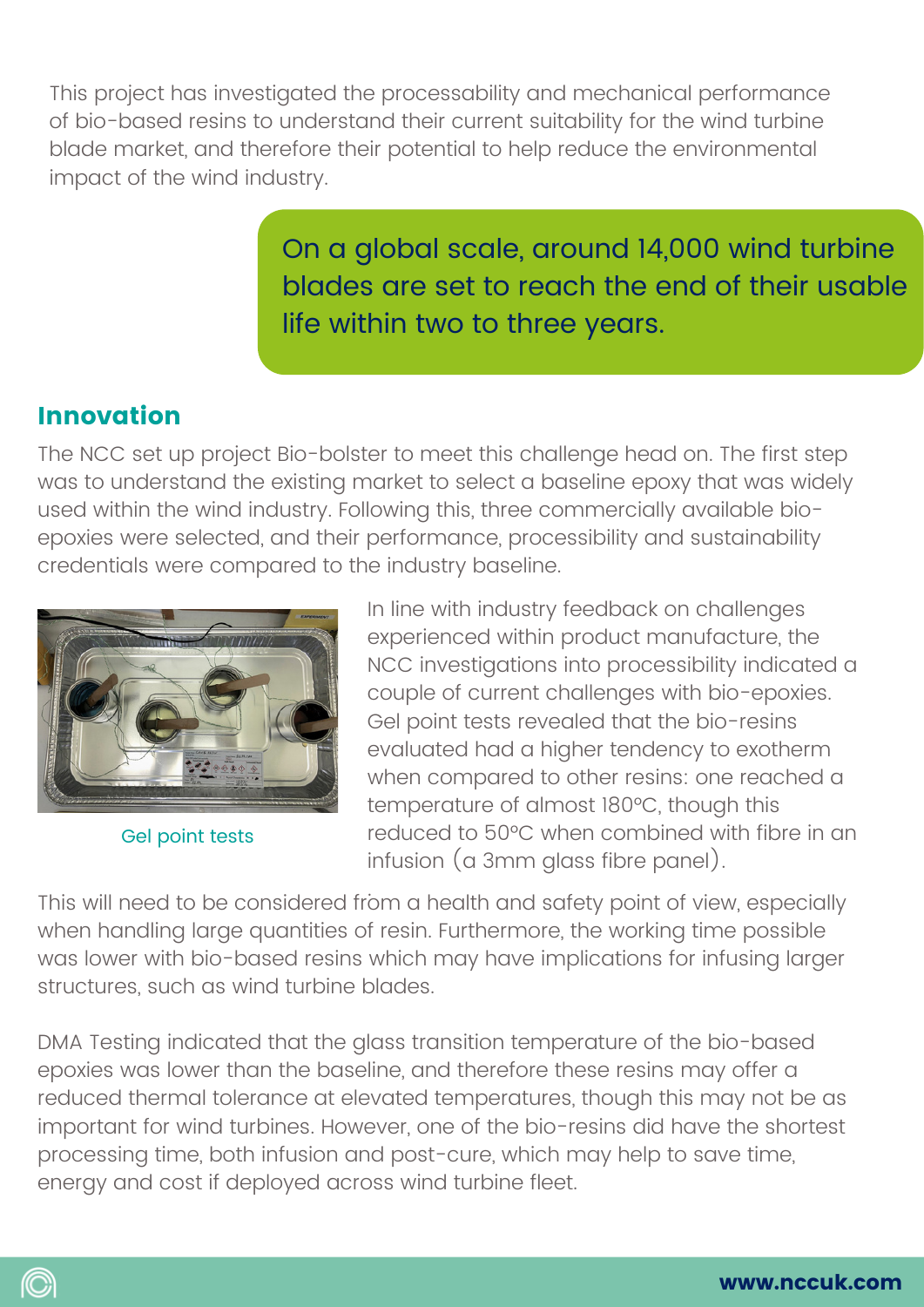In terms of overall manufacturing quality, two of the three bio variants produced panels of equal quality to the traditional epoxy resin, as confirmed by NDT. The resulting mechanical properties also showed promise when compared to the baseline. Properties were matched and in some cases were exceeded for compressive modulus, inter-laminar shear stress, in-plane shear stress and flexural modulus. This indicates that bio-based epoxies show great potential to replace traditional petrochemical based epoxies in the right applications.

Water take-up was higher in the bio-based epoxies (2-2.5%) than the baseline (1.5%) when conducting DVS trials on neat resin samples at 80% RH. This trend was also observed in water immersion trials of composite samples for 168 hours. This may not impact the wind industry however, as turbine blades are coated to protect the blade materials from the environment.





#### 3D Blade Design

The sustainability of the bio-resins was also considered. The industrial interest in bio-resins is based on the potential for future decarbonised feedstocks, whereby the central arguments lie on the utilisation of waste bio-products and/or associated carbon sinks provided by the biological growth phase.

Whilst work is still on-going to evaluate the credibility of low carbon feedstocks, it was recognised that although they could support transition to net zero, they do not by themselves provide any end-of-life advantage over existing thermosetting systems in terms of waste management. This presents a key opportunity for the UK supply chain – to establish how fair carbon accounting comparisons can be drawn between material supply chains and redesign materials for end-of-life management.

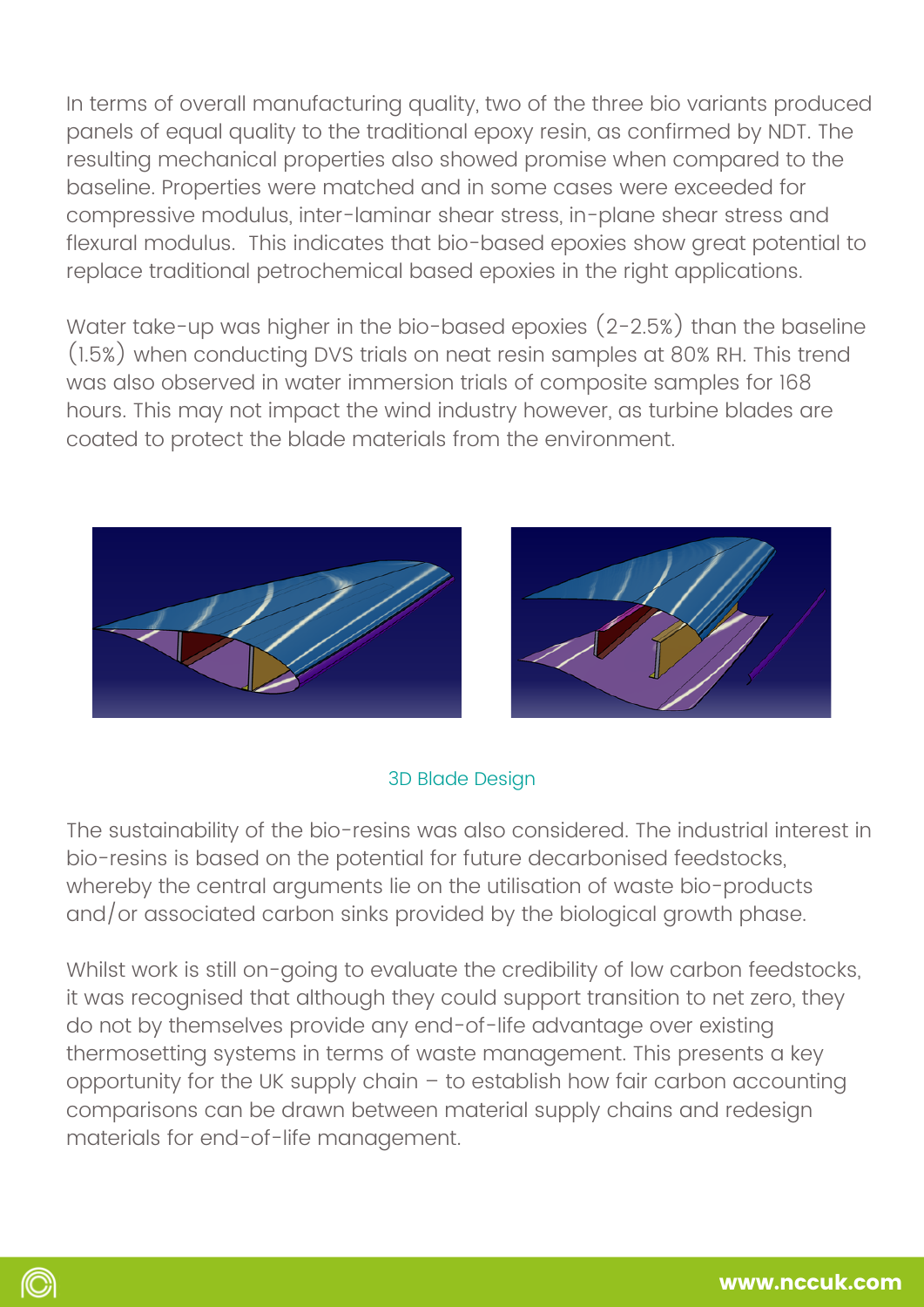### Result

- The bio-based content is limited to 40% and they are produced by natural sources or as co-products of other industrial processes.
- The bio-resins possess mechanical properties that are comparable to baseline resins.
- There is a tendency to exotherm which has implications on health and safety, manufacturing, and tooling material selection.
- DMA testing showed that the bio-resins offer a lower thermal tolerance.
- The bio-epoxies take up more water that the baseline across every humidity tested over a week period.
- The bio-epoxies have the potential to reduce embodied carbon within a composite system; although there is a need for both verified data and endof-life solutions to be explored.

## Impact

The NCC's long-term goal is to support industries transition from producing petrochemical based, non-recyclable products to environmentally friendly composites. This is to ensure the acceleration of innovation in an industry that produces a large quantity of waste. As more blades reach the end of their operational life, they will have to be replaced with a more environmentally positive alternative.

This project has opened the door for the future production of wind turbine blades that are made with sustainable composites. It has shown that using bioresins does have potential. Some aspects of their performance can exceed traditional epoxies, such as mechanical.



Blade in manufacture

Bio-bolster is an important stepping-stone to make the use of bio-resins a viable alternative to traditional epoxies a reality. It has brought the use of these resins a step closer, though with still a significant amount of work to do before reaching the ultimate goal.